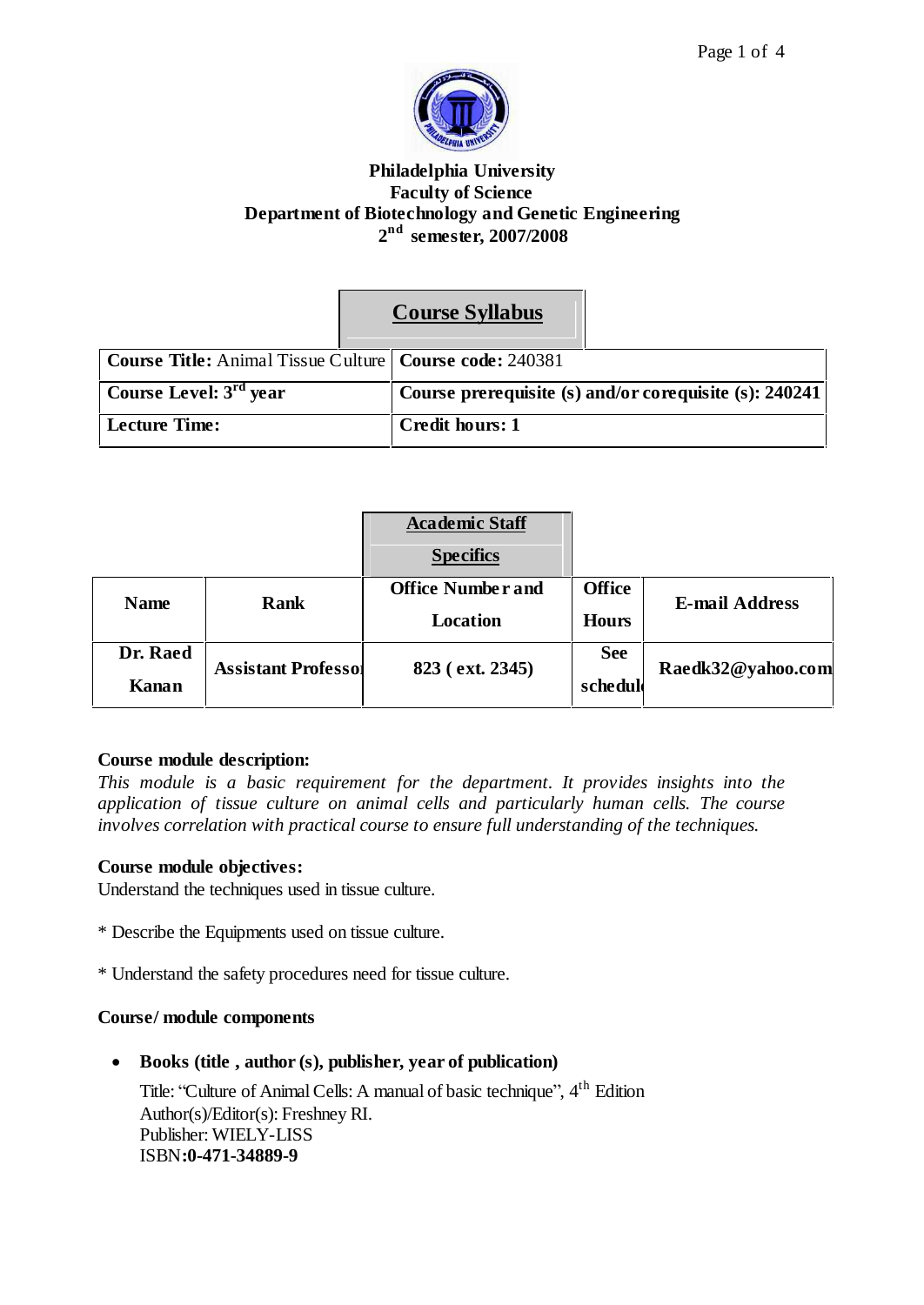- **Support material (s) (vcs, acs, etc).**
- **Study guide (s) (if applicable)**
- **Homework and laboratory guide (s) if (applicable).**

### **Teaching methods:**

Lectures, & problem solving in practice.

### **Learning outcomes:**

• Knowledge and understanding **The students should be able to know how to use different sources of tissues**

Cognitive skills (thinking and analysis).

**The students will learn the ability to correlate between different biological samples and show the importance of different media in tissue culture**

Communication skills (personal and academic).

**NA**

• Practical and subject specific skills (Transferable Skills).

## **The ability to handle different sources for tissue culture**

#### **Assessment instruments**

- Short reports and/ or presentations, and/ or Short research projects
- Quizzes.
- Home works
- Final examination: 50 marks

| <b>Allocation of Marks</b>                                |             |  |
|-----------------------------------------------------------|-------------|--|
| <b>Assessment Instruments</b>                             | <b>Mark</b> |  |
| Midterm examination                                       | 30%         |  |
| Final examination: 50 marks                               | 50%         |  |
| Reports, research projects, Quizzes, Home works, Projects | 20%         |  |
| Total                                                     | 100%        |  |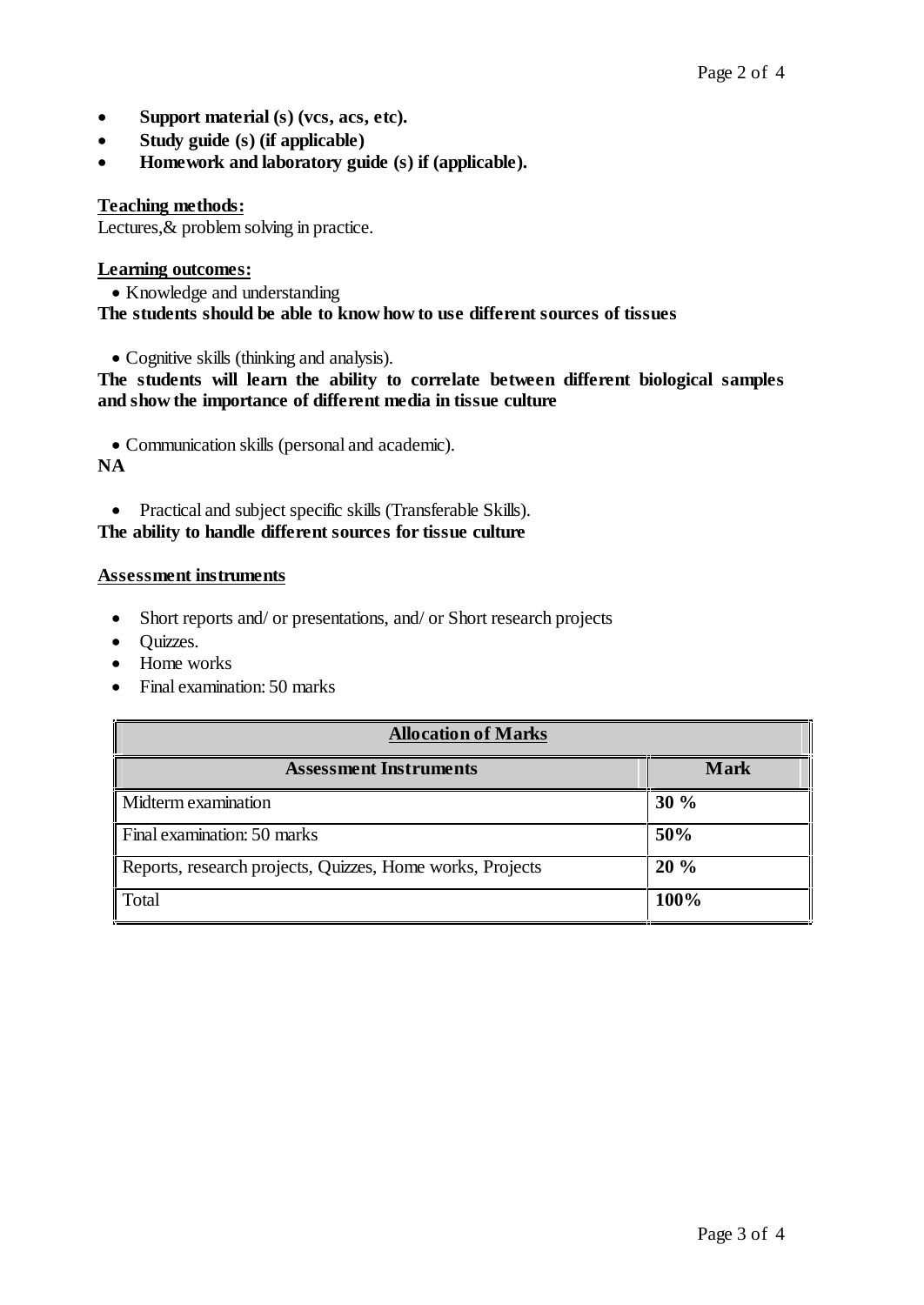## **Documentation and academic honesty**

Documentation style (with illustrative examples)

**-------------------------------------------------------------------------------------------------------------------- --------------------------------------------------------------------------------------------------------------------**

- Protection by copyright
- Avoiding plagiarism.

# **Course/module academic calendar**

|                             | <b>Basic and support</b>                         | Homework/report      |
|-----------------------------|--------------------------------------------------|----------------------|
| week                        | material to be covered                           | s and their due      |
|                             |                                                  | dates                |
| (1)                         | Animal Cell Culture: Historical                  | Homework will be     |
|                             | <b>Background</b>                                | during<br>assigned   |
| (2)                         | Importance of and progress in                    | the<br>and<br>course |
|                             | Animal Cell Culture Technology                   | have one week a      |
| (3)                         | Biology of Animal Cell; Cellular<br>Interactions | maximum<br>due       |
| (4)                         | Importance of Serum and Serum                    | date                 |
|                             | Free Media                                       |                      |
| (5)                         | Culturing and Sub-Culturing of                   |                      |
|                             | Animal Cells                                     |                      |
| (6)                         | In Vitro Transformation of                       |                      |
|                             | Animal Cells                                     |                      |
| (7)                         | Cell Differentiation & Cell                      |                      |
|                             | Movement                                         |                      |
| (8)                         | Midterm Exam                                     |                      |
| (9)                         | Cloning of Animal Cells                          |                      |
| (10)                        | Cell Line Preservation                           |                      |
| (11)                        | Cell Line Characterization                       |                      |
|                             |                                                  |                      |
| (12)                        | Chromosome Spreading and                         |                      |
|                             | Karyotype Analysis                               |                      |
| (13)                        | Mycoplasma: Detection and                        |                      |
|                             | Control                                          |                      |
| (14)                        | Monoclonal Antibody                              |                      |
|                             | Production                                       |                      |
| (15)                        | Insect Cell Culture: An<br>Overview              |                      |
| <b>Specimen examination</b> |                                                  |                      |
| (Optional)                  |                                                  |                      |
| (16)                        | <b>Final Exam</b>                                |                      |
| <b>Final Examination</b>    |                                                  |                      |